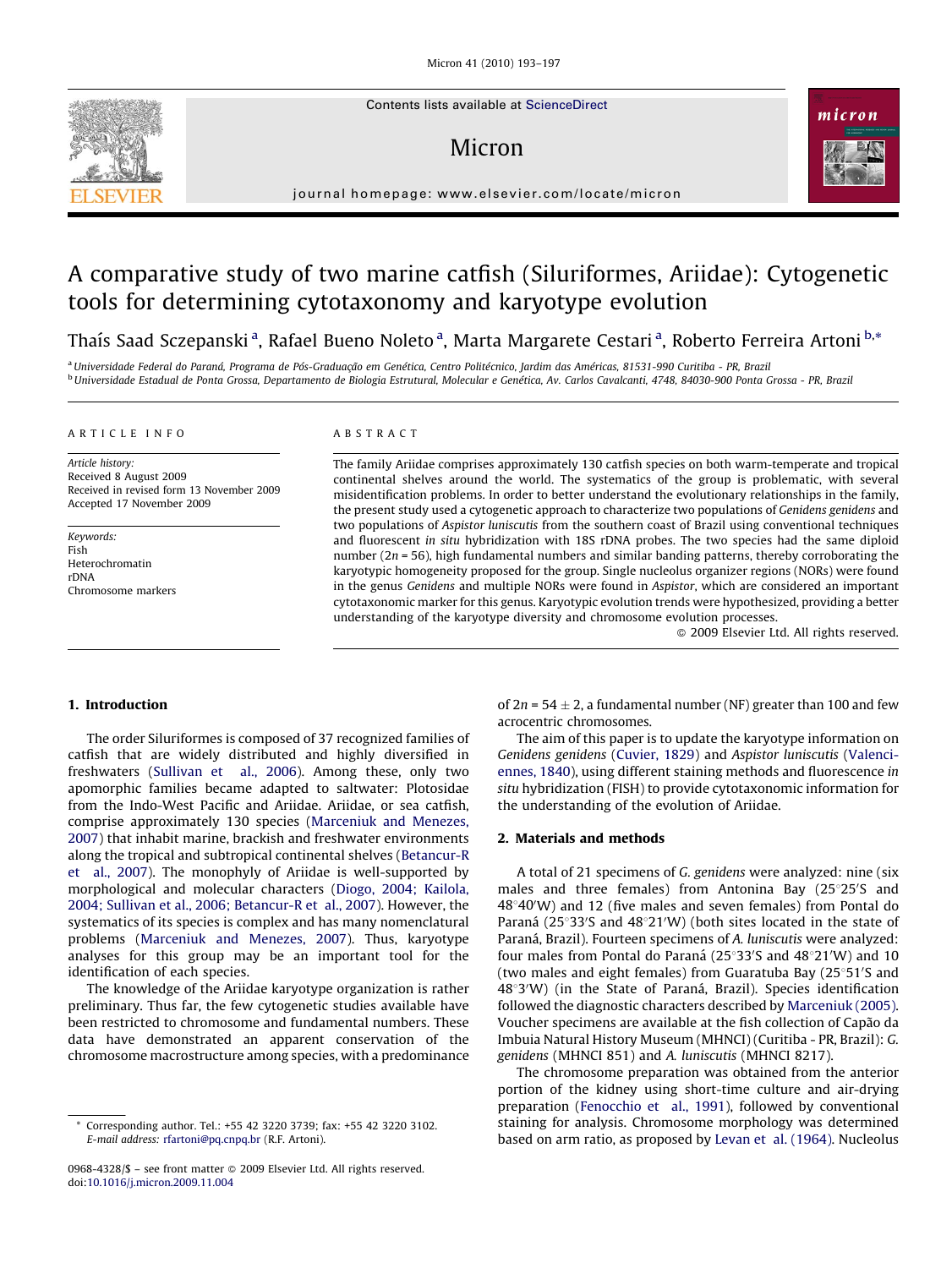organizer regions (NORs) were visualized using silver nitrate impregnation (Ag-NOR), as proposed by [Howell and Black \(1980\).](#page-4-0) Combined staining with 4'-6-diamin-2-phenylindole (DAPI) and Chromomycin  $A_3$  (CMA<sub>3</sub>) was employed to obtain fluorescent bands [\(Schweizer, 1976\)](#page-4-0). C-banding was performed as described by [Sumner \(1972\).](#page-4-0)

Fluorescent in situ hybridization (FISH) was used to detect the major rDNA sites in the chromosomes. 18S rDNA probes from Prochilodus argenteus [\(Hatanaka and Galetti, 2004](#page-4-0)) were labeled with biotin-14-dATP by nick translation, following the manufacturer's instructions (BioNick<sup>TM</sup> Labeling System—Invitrogen). The overall hybridization procedure followed the protocol described by [Pinkel et al. \(1986\),](#page-4-0) under high stringency conditions (2.5 ng/ $\mu$ L probes,  $2 \mu g/\mu L$  salmon sperm DNA, 50% deionized formamide, 10% dextran sulphate,  $2 \times$ SSC at 37 °C overnight). After hybridization, the slides were washed in 15% formamide/0.2 $\times$ SSC at 42 °C for 20 min,  $0.1 \times$ SSC at 60 °C for 15 min, and  $4 \times$ SSC/0.05% Tween at room temperature for 10 min; the latter consisting of two 5-min washes. The hybridization mark was detected using conjugated streptavidin–fluorescein isothiocyanate (FITC). The chromosomes were counterstained with propidium iodide  $(25 \mu g/mL)$  and analyzed afterwards with a Zeiss Axiophot epifluorescence microscope. Chromosome images were captured using the Case Data Manager Expo 4.0 software program (Applied Spectral Imaging).

### 3. Results and discussion

Both populations of G. genidens specimens analyzed had  $2n = 56$ chromosomes, with a karyotype formula of 14m + 22sm + 16st + 04a and a fundamental number (FN) of 108 (Fig. 1a). The two populations of A. luniscutis also had the same diploid chromosome number ( $2n = 56$ ), karyotypic formula and fundamental number (14m + 22sm + 20st, FN = 112) (Fig. 1b). [Gomes et](#page-4-0) [al. \(1994\)](#page-4-0) describe similar results; however, the A. luniscutis population from Cananéia, São Paulo, Brazil, had a different fundamental number (FN = 110) from the one found described here. This divergence may be attributed to differences in the karyotype macrostructure, reflecting a real geographical variation common to widespread species. No heteromorphic elements indicating sex chromosomes were detected in G. genidens or A. luniscutis, which was similar to most of the Siluriformes studied thus far.

While the low vagility and specialized reproductive strategies (i.e. male mouthbrooding) ([Betancur-R et al., 2007\)](#page-4-0) of the Ariidae could favor chromosome variability, the results of the present study support the conservation of the karyotype macrostructure within the group, especially regarding the diploid chromosome number  $(2n = 56)$  [\(Table 1](#page-2-0)). As the diploid number  $2n = 52$  ([Arreguin, 1983\)](#page-4-0) was found in the basal Ariidae lineage Galeichthinae ([Marceniuk,](#page-4-0) [2003\)](#page-4-0) and the ancestor of all Siluriformes probably had  $2n = 56$ 



Fig. 1. Karyotypes of (a) Genidens genidens and (b) Aspistor luniscutis with conventional Giemsa staining. Bar = 5  $\mu$ m.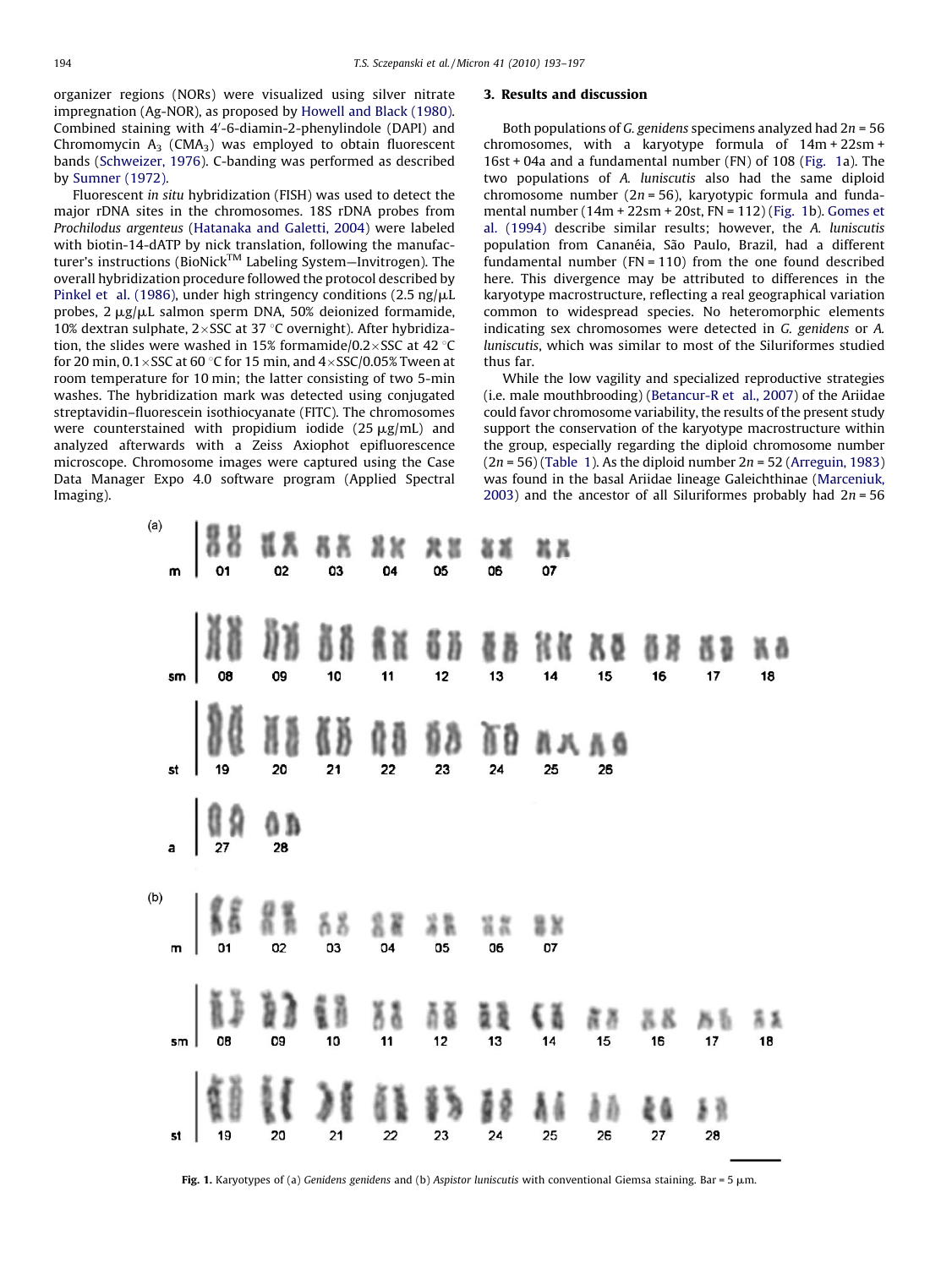## <span id="page-2-0"></span>Table 1

Summary of the chromosome findings of the species of Ariidae.

| Species                                                       | Karyotype |                   |    |    |                          | <b>NF</b> | Sex system               | Locality             | Ref.                                      |
|---------------------------------------------------------------|-----------|-------------------|----|----|--------------------------|-----------|--------------------------|----------------------|-------------------------------------------|
|                                                               | 2n        | m                 | sm | st | a                        |           |                          |                      |                                           |
| Galeichthys caerulescens                                      | 52        | 16                | 24 | 10 | 02                       | 102       | $\overline{\phantom{a}}$ | Guerrero, Mexico     | Arreguin (1983)                           |
| Plicofolis dussumieri (cited with Arius dussumieriy)          | 54        | 12                | 18 | 12 | 12                       | 96        | $\overline{\phantom{m}}$ | Indian Ocean         | Rishi et al. (1983)                       |
| Cathorops melanopus (cited with Arius melanopus)              | 52        | 16                | 30 | 06 | $-$                      | 104       | $\overline{\phantom{a}}$ | Gulf of Mexico       | Ramírez (1985)                            |
| Ariopsis felis (cited with Arius felis)                       | 54        | $\qquad \qquad -$ | 26 | 28 | $\qquad \qquad -$        | 108       | $\overline{\phantom{a}}$ | Gulf of Mexico       | LeGrande (1980)                           |
|                                                               | 54        | 16                | 12 | 20 | 06                       | 102       | $\overline{\phantom{m}}$ | Campeche, Mexico     | García-Molina and<br>Uribe-Alcocer (1988) |
| Bagre marinus                                                 | 54        | 12                | 08 | 34 | $-$                      | 108       | $\overline{\phantom{a}}$ | Gulf of Mexico       | Fitzsimons et al. (1988)                  |
| Bagre bagre                                                   | 56        | 24                | 26 | 06 | $\overline{\phantom{0}}$ | 112       | $\overline{\phantom{m}}$ | Cananeia, Brazil     | Gomes et al. (1990)                       |
| Cathorops sp.                                                 | 54        | 13                | 13 | 28 | $-$                      | 108       | $\overline{\phantom{a}}$ | Cananeia, Brazil     | Gomes et al. (1992)                       |
| Nemapteryx nenga (cited with Arius nenga)                     | 54        | 16                | 36 | 02 | $-$                      | 108       | $\overline{\phantom{0}}$ | Gopalpur Sea, India  | Choudhury et al. (1993)                   |
| Netuma thalassina (cited with Arius serratus)                 | 56        | 08                | 24 | 24 | $\overline{\phantom{0}}$ | 112       | $\overline{\phantom{m}}$ | Gopalpur Sea, India  | Choudhury et al. (1993)                   |
| Genidens genidens                                             | 56        | 12                | 20 | 20 | 04                       | 108       | $\overline{\phantom{m}}$ | Cananeia, Brazil     | Gomes et al. (1994)                       |
|                                                               | 56        | 14                | 22 | 16 | 04                       | 108       | $\overline{\phantom{a}}$ | Paraná, Brazil       | Present study                             |
| Netuma barba (Genidens barbus)                                | 56        | 18                | 18 | 18 | 02                       | 110       | <b>XY</b>                | Cananeia, Brazil     | Gomes et al. (1994)                       |
| Aspistor parkery (cited with Aspistor luniscutis)             | 56        | 16                | 16 | 22 | 02                       | 110       | $\overline{\phantom{m}}$ | Cananeia, Brazil     | Gomes et al. (1994)                       |
|                                                               | 56        | 14                | 22 | 20 | $\overline{\phantom{0}}$ | 112       | $\overline{\phantom{m}}$ | Paraná, Brazil       | Present study                             |
| Sciades herzbergii (cited with Hexanematichthys)<br>herbergii | 56        | 24                | 24 | 06 | 02                       | 110       | $\overline{\phantom{a}}$ | Maracaibo, Venezuela | Molina et al. (2004)                      |

chromosomes ([Oliveira and Gosztonyi, 2000](#page-4-0)), an increase in the diploid number occurred throughout the evolution of the family, indicating that centric fission played an important role in the karyotype definition of this group, maintained putative cell homeostasis and achieved more stable karyotypes.

Despite the conservation of chromosome number, a wide variability in chromosome morphology is found between species, which may indicate a prevalence of non-Robertsonian rearrangements [\(Kirpichnikov, 1981](#page-4-0)). The difference in karyotype formula between Genidens and Aspistor caused by the presence of acrocentric chromosomes may also suggest that pericentric inversions have played a substantial role during the evolutionary pathway of these fish. Moreover, differences in the karyotype may be limited to cryptic chromosome rearrangements, such as those involving the heterochromatin segments and/or the nucleolus organizer regions. The fixation of such rearrangements in the populations was probably intensified by the effects of inbreeding in small populations.

The distribution pattern of heterochromatin in G. genidens and A. luniscutis is similar to that of many Siluriformes, in which weak centromeric and telomeric bands occur in a large number of chromosomes. As this pattern is seen in many other species, it may represent a symplesiomorphic condition for teleosts [\(Oliveira and](#page-4-0) [Gosztonyi, 2000](#page-4-0)). Conspicuous C-bands were also observed in the pericentromeric position of pairs 11 and 17 in G. genidens and pair 1 in A. luniscutis ([Fig. 2](#page-3-0)a and b, respectively). Ag-NORs coincided with positive C-band labeling ([Fig. 3](#page-3-0)). The association between constitutive heterochromatin and rDNA cistrons has been frequently reported in fish (Pendá[s et al., 1993a,b; Galetti, 1998;](#page-4-0) [Fujiwara et al., 1998; Molina et al., 1998; Born and Bertollo, 2000\)](#page-4-0). In some cases, the nucleolus organizer regions seem to be adjacent to the heterochromatic bands [\(Artoni and Bertollo, 1999](#page-4-0)), whereas, in others, both regions overlap or are interspersed in the chromosome (Pendá[s et al., 1993a,b](#page-4-0)).

Chromosome staining with  $CMA<sub>3</sub>$  revealed the occurrence of bright labeling in the terminal position of the short arms in pair 13 in G. genidens and in pairs 15, 25 and 27 in A. luniscutis, corresponding to Ag-NOR sites ([Fig. 3](#page-3-0)a and b, respectively). This correspondence between the two types of staining procedures has been reported for a large number of species ([Amemiya and Gold,](#page-4-0) [1986; Rab et al., 1996; Margarido and Galetti, 2000\)](#page-4-0). However, this may not be the rule among fish ([Artoni et al., 1999](#page-4-0)). In A. luniscutis, besides the NOR-bearing pairs of chromosomes, other chromosomes of the complement were also observed on the telomeres with fluorescent staining, suggesting that a primordial GC-rich

heterochromatin (probably the NOR-associated heterochromatin) spread to some chromosomes through a process of dispersion ([Schweizer and Loidl, 1987](#page-4-0)). Treatment with the AT-specific fluorochrome DAPI revealed uniform staining in both species, indicating that chromatin is not compartmentalized in isochores, which is commonly observed in fish. Consequently, the ratio between AT and GC base pairs is equally interspersed in the genomic DNA.

The analysis of nucleolus organizer regions by silver impregnation revealed the presence of single labels in the terminal region of the short arms of chromosome pair 13 in G. genidens, demonstrating size heteromorphism between homologous chromosomes ([Fig. 3a](#page-3-0)). A single Ag-NOR is the most common condition in Siluriformes [\(Oliveira and Gosztonyi, 2000](#page-4-0)), Teleostei ([Klin](#page-4-0)[khardt, 1998](#page-4-0)) and most vertebrate species [\(Amemiya and Gold,](#page-4-0) [1986\)](#page-4-0). On the other hand, A. luniscutis exhibited multiple Ag-NORs in the short arms of pairs 15, 25 and 27 as well as size heteromorphism between homologous chromosomes [\(Fig. 3b](#page-3-0)). The occurrence of more than one chromosome pair with NORs can be considered an apomorphic characteristic ([Hsu et al., 1975\)](#page-4-0) and, in the present study, has proven to be useful for evaluating the mechanisms of chromosome differentiation within the family. The variation in the location of NOR sites may constitute a strong cytotaxonomic character between G. genidens and A. luniscutis.

In both species, labeling from fluorescent in situ hybridization with the 18S rDNA-specific probe ([Fig. 3\)](#page-3-0) corresponded to NORbearing pairs evidenced by silver nitrate (Ag-NORs) and CMA<sub>3</sub> staining, demonstrating that the size heteromorphism between homologues may be caused by a variety of mechanisms: unequal crossing over, transposition, tandem amplification and other rearrangements involving homologous segments causing structural modifications in the NORs (Viñas et al., 1996; Vicari et al., [2006\)](#page-4-0). The dispersion of ribosomal cistrons in the genome through events of transposition could be facilitated by the fact that these regions are heterochromatic and commonly associated to the terminal position in chromosomes [\(Moreira-Filho et al., 1984\)](#page-4-0). This location is propitious to the transference of genetic material due to the proximity domain within the interphase nucleus ([Schweizer and Loidl, 1987](#page-4-0)).

Despite the apparently conserved diploid number of  $2n = 54 \pm 2$ chromosomes composing different karyotype formulae within the family Ariidae, very little is known regarding the microstructural variability of these karyotypes. The data of the present study on the composition and distribution of nucleolus organizer regions and heterochromatin contribute toward clarifying the karyotype evolu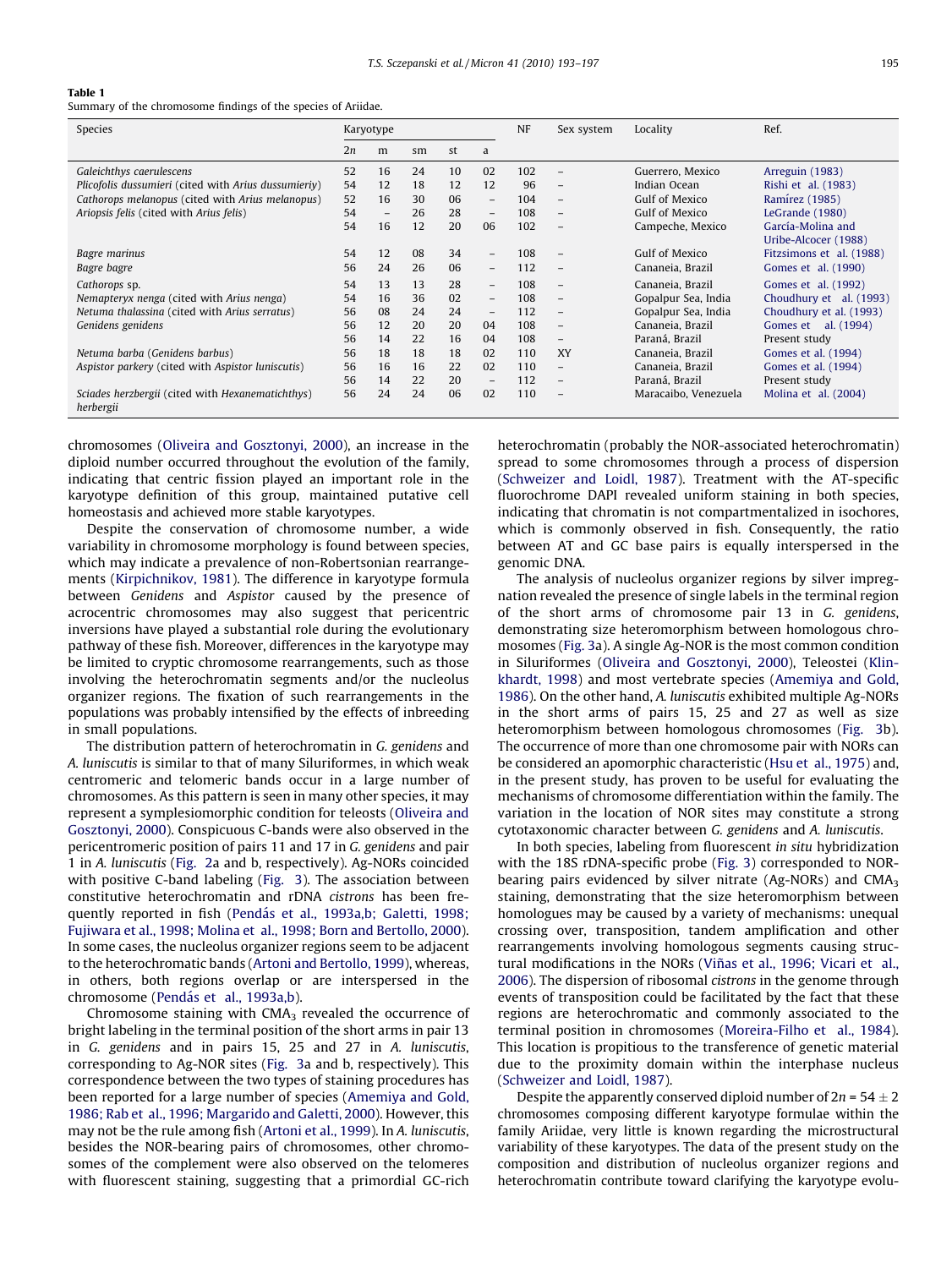<span id="page-3-0"></span>196 T.S. Sczepanski et al. / Micron 41 (2010) 193–197



Fig. 2. Karyotypes of (a) Genidens genidens and (b) Aspistor luniscutis submitted to C-banding. Bar = 5  $\mu$ m.



Fig. 3. NOR-bearing chromosome pairs in (a) Genidens genidens and (b) Aspistor luniscutis, showing GC-rich heterochromatin/NOR association.